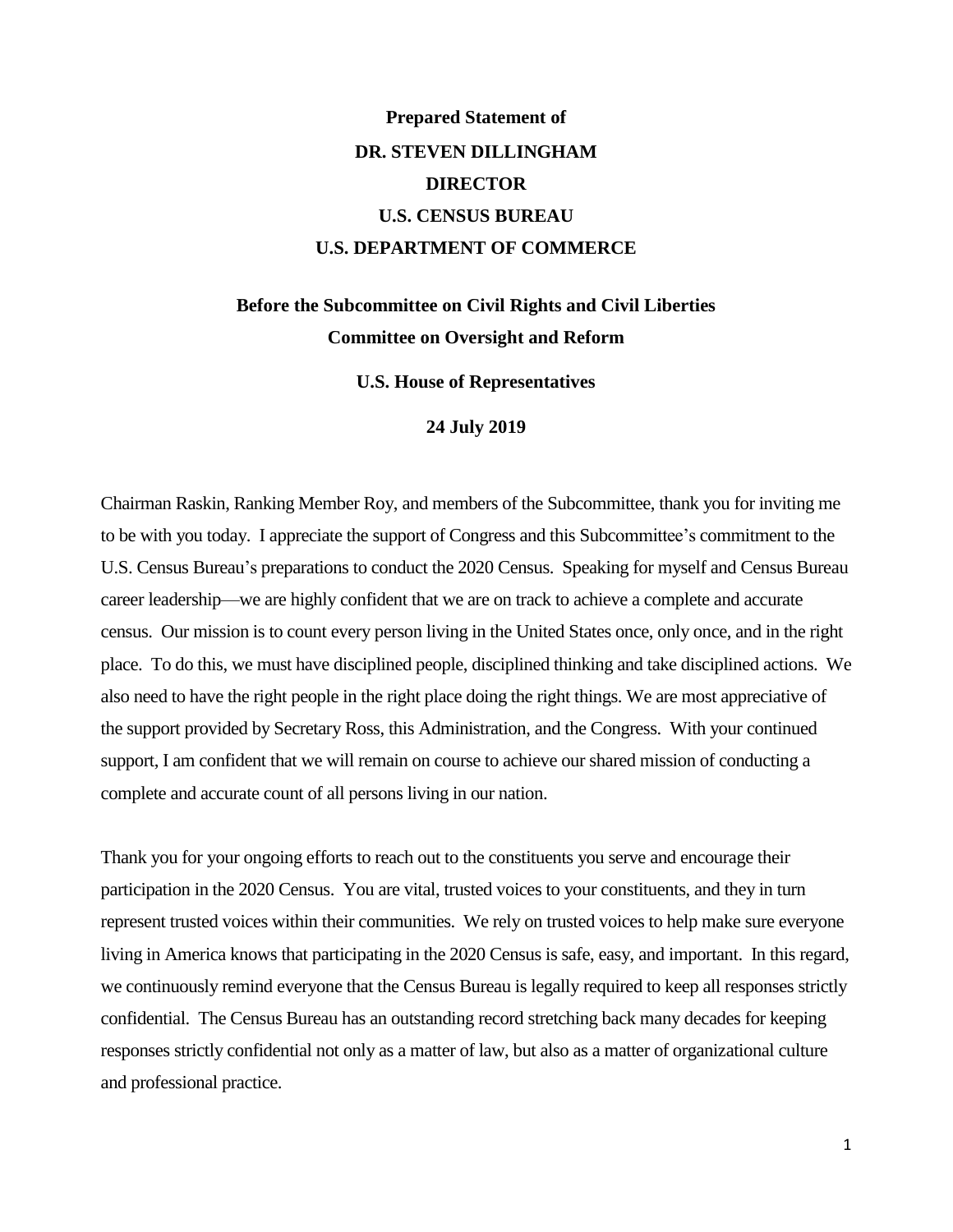Recently, Secretary Ross sent a letter to all members of Congress to encourage that they become 2020 Census partners with the U.S. Census Bureau to encourage participation among your constituents. We followed up with a Congressional Toolkit, offering specific options to reach out to your constituencies. Your staffs have been working with ours collaboratively and productively. We commend their important efforts.

We also could use your help in telling your constituents that we are now recruiting for temporary and term positions. When we conduct our field operations, we hire locally. Please help us find the people we need to hire for the 2020 Census by directing your constituents to 2020Census.gov/jobs.

We have made many improvements and innovations over the past decade to prepare for the 2020 Census. We are making progress and experiencing successes that increase our confidence that we will conduct a complete and accurate count. Among the improvements and innovations since 2010 are the following:

- Better technologies and improved processes for canvassing neighborhoods and developing complete and updated address listings and maps;
- New options for responding—by internet, phone or traditional paper forms;
- More language assistance than ever before;
- Expanded and more efficient customer assistance phone centers with instant assistance in English and 12 non-English languages and multi-lingual resources that reach 99.6 percent of our population;
- Hiring nearly twice as many partnership specialists to recruit more than 300,000 partners to help us reach hard-to-count populations;
- Better technologies and more efficient processes for enumerators;
- A very sophisticated and greatly expanded media campaign with new ways to reach people and communities, including hard-to-count populations; and
- Advanced information technologies, security safeguards and privacy protections to strengthen confidentiality protections and practices.

These innovations and our time-tested operations have increased our confidence that we are wellprepared for 2020. We are committed to upholding the Census Bureau's outstanding record of professionalism and security.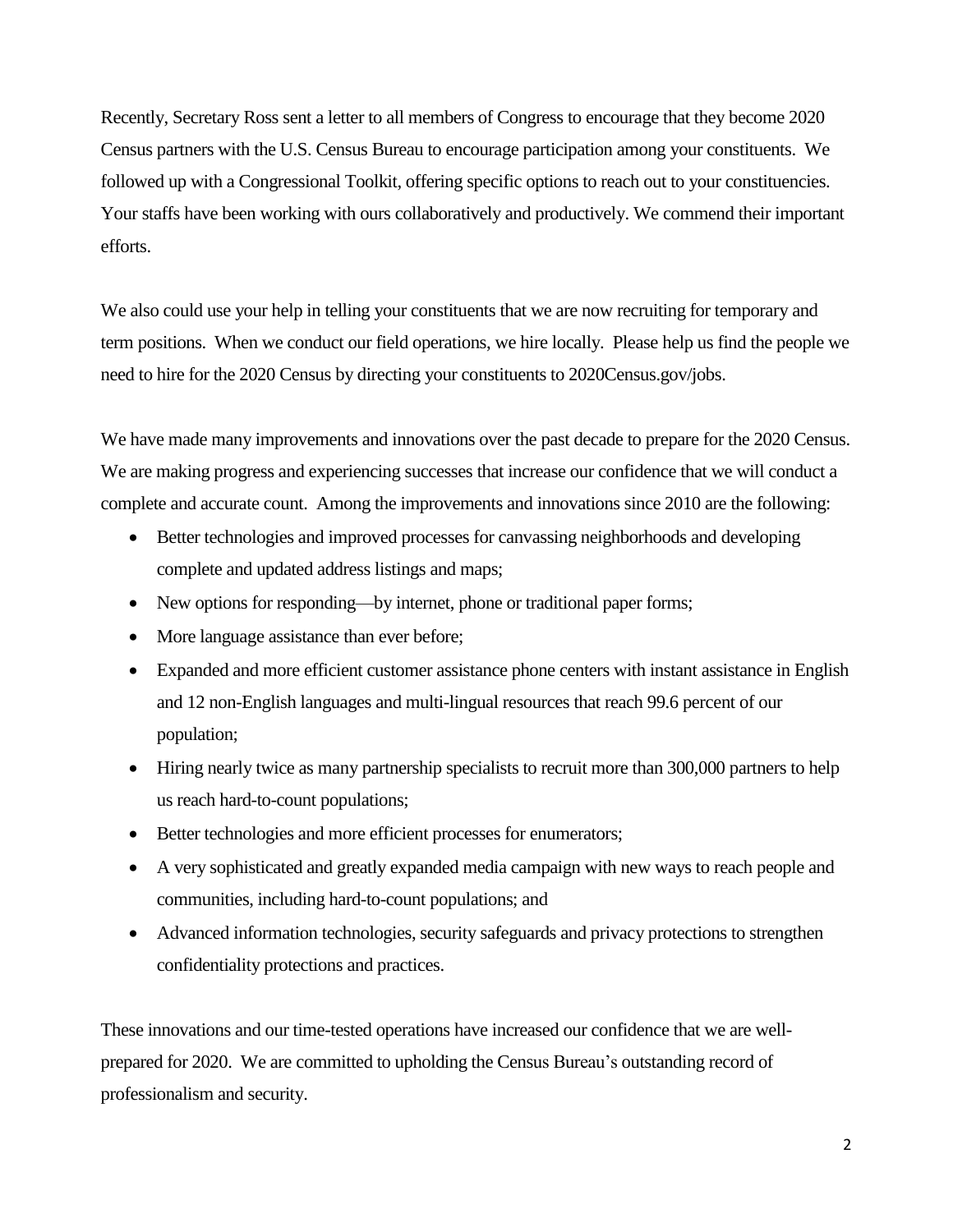The remainder of my testimony will address selected priorities and improvements, and other issues of special interest to the members of this Committee.

#### **Regarding the President's Executive Order**

We are reviewing the President's Executive Order carefully to determine the next steps as we work to implement it. I look forward to chairing the inter-agency working group that will be established. The Census Bureau has decades of professional expertise on the methodologies and processes for obtaining and using administrative records for statistics. Above all, as clearly stated in the President's Executive Order, we will maintain the confidentiality of our census data. All census responses and any data sources we obtain will be kept confidential and data will only be released in an aggregated, anonymous format. Title 13 protections apply, and data come to the Census Bureau on a one-way street. No confidential or individually identifiable data is returned to any agency, including law enforcement.

# **Reaching the Hard-to-Count**

Congress has long recognized the need to focus on reaching the hard-to-count (HTC) populations across the country, and I know a complete and accurate count depends on reaching those communities more effectively than ever before. That is our key focus in conducting the 2020 Census. Recently, I have had opportunities to visit communities with HTC populations around the country and have seen firsthand that they are present in every state and every congressional district. HTC areas include urban, suburban and rural areas. All states (plus Washington, DC, and Puerto Rico) have specific challenges and needs in reaching HTC areas and groups, and Census Bureau employees and partners are employing new technologies and working smarter and harder than ever before to meet them.

Recent visits where I have participated include HTC in northern and southern border areas and urban, suburban, and rural areas around the country where we have identified challenges and opportunities. For example, during our meeting with Congresswoman Maloney in New York City, we discussed the importance of having trusted messengers in each borough and the special role local and national partners play in our outreach efforts. In Detroit, we had a very productive meeting with federal, state, and local officials, including Congresswoman Lawrence and a tour of HTC areas led by the Mayor's office. Our HTC visits stretching from El Paso, Texas, through New Mexico included events with Senator Udall and Senator Heinrich. In visiting HTC communities in South Carolina, I conferred with local officials and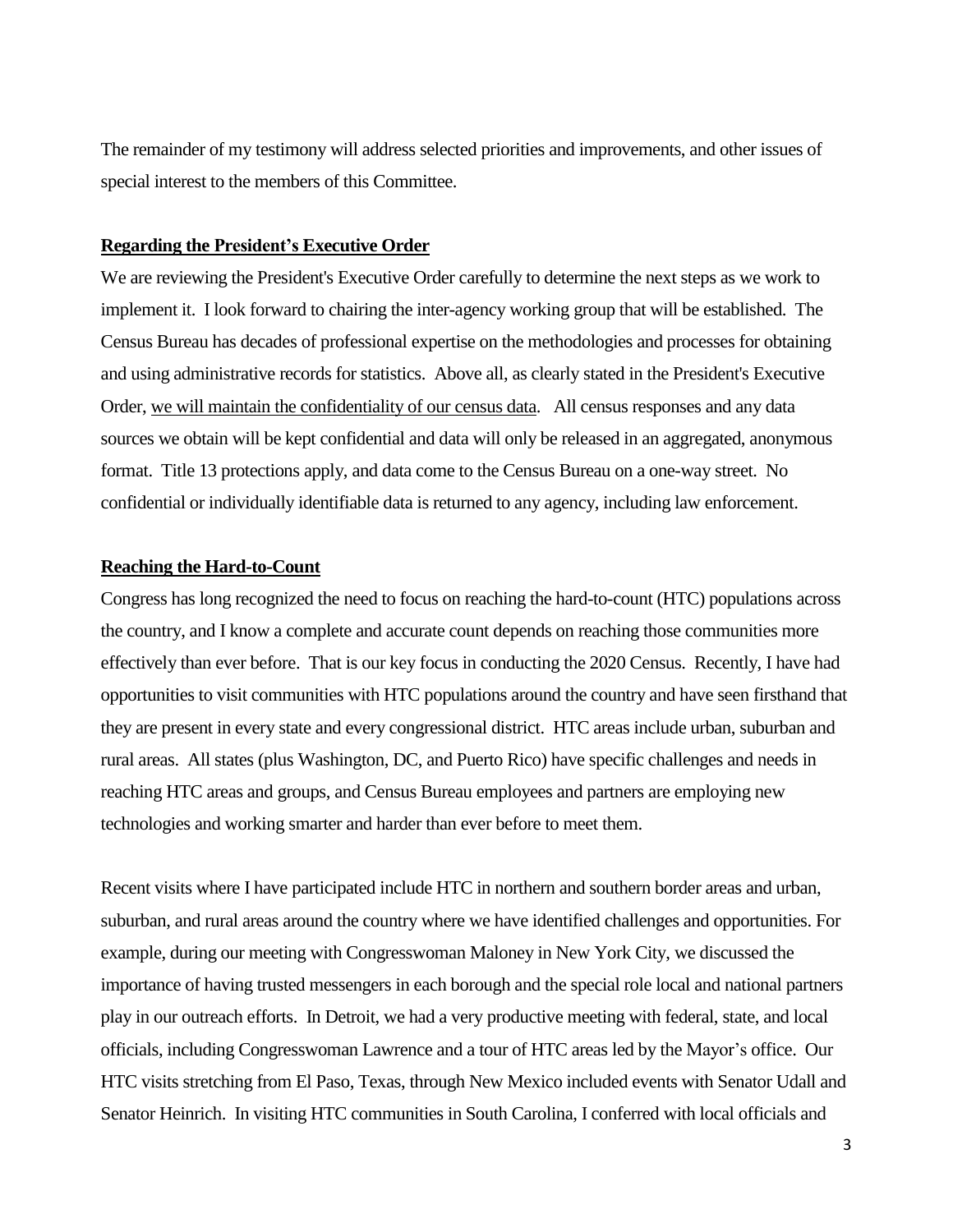community organizations, including staff for Senator Scott and Congressmen Clyburn, Wilson and Duncan. Congressman Clyburn sponsored a well-attended social event in an HTC area. While touring special HTC communities in Hawaii and meeting with the U.S. Conference of Mayors and state and local officials, I met with staff members for the Hawaii congressional delegation. During my tour in Georgia, I met with local community leaders and faith-based representatives in Athens and Monroe to discuss their ideas and concerns. In the Capitol, I had productive discussions on the 2020 Census with the combined Maryland delegation. A couple of weeks ago, I toured HTC areas in Montgomery County, Maryland, to better understand how our partnership specialists are meeting the needs of each community and building trust with key organizations and local Complete Count Committees. Last week, after visiting local HTC areas in Baltimore, Maryland, I participated in meetings with the Secretary of Planning and other state officials and 2020 Census stakeholders and their staffs to discuss the work of the state's Complete Count Committee. Further discussions were held with House Oversight and Reform Committee Chair Cummings, former Senator Mikulski, and Baltimore Mayor Young. The Baltimore Complete Count Committee was the first in the state and has developed a very sophisticated plan and enlisted a talented team that is moving rapidly to prepare for the 2020 Census. Those are a few examples of state and local efforts where progress is underway. I plan further visits around the country soon. I will continue to learn first-hand from local partners about the best practices that work in their communities and provide them with collaboration details and key dates for Census 2020 operations. I am committed to hearing from your constituents, as many of the best ideas come from local communities. The Census Bureau will support and build upon these productive relationships throughout the 2020 Census.

Our comprehensive communications and partnership efforts focus on educating and motivating members of communities designated as HTC areas (or tracts) because of their relatively low self-response rates in prior censuses. We have documented these areas and will track them continuously while executing the 2020 Census through our web-based Response Outreach Area Mapper (ROAM) tool, which is available to the public. Additionally, the Census Bureau will reach these communities as part of our Non-Response Follow-Up (NRFU) operation should we not receive self-response after numerous mailings.

According to our research, many people in some HTC communities question how responding to the census will make any difference in their personal lives. Also, some populations generally may not be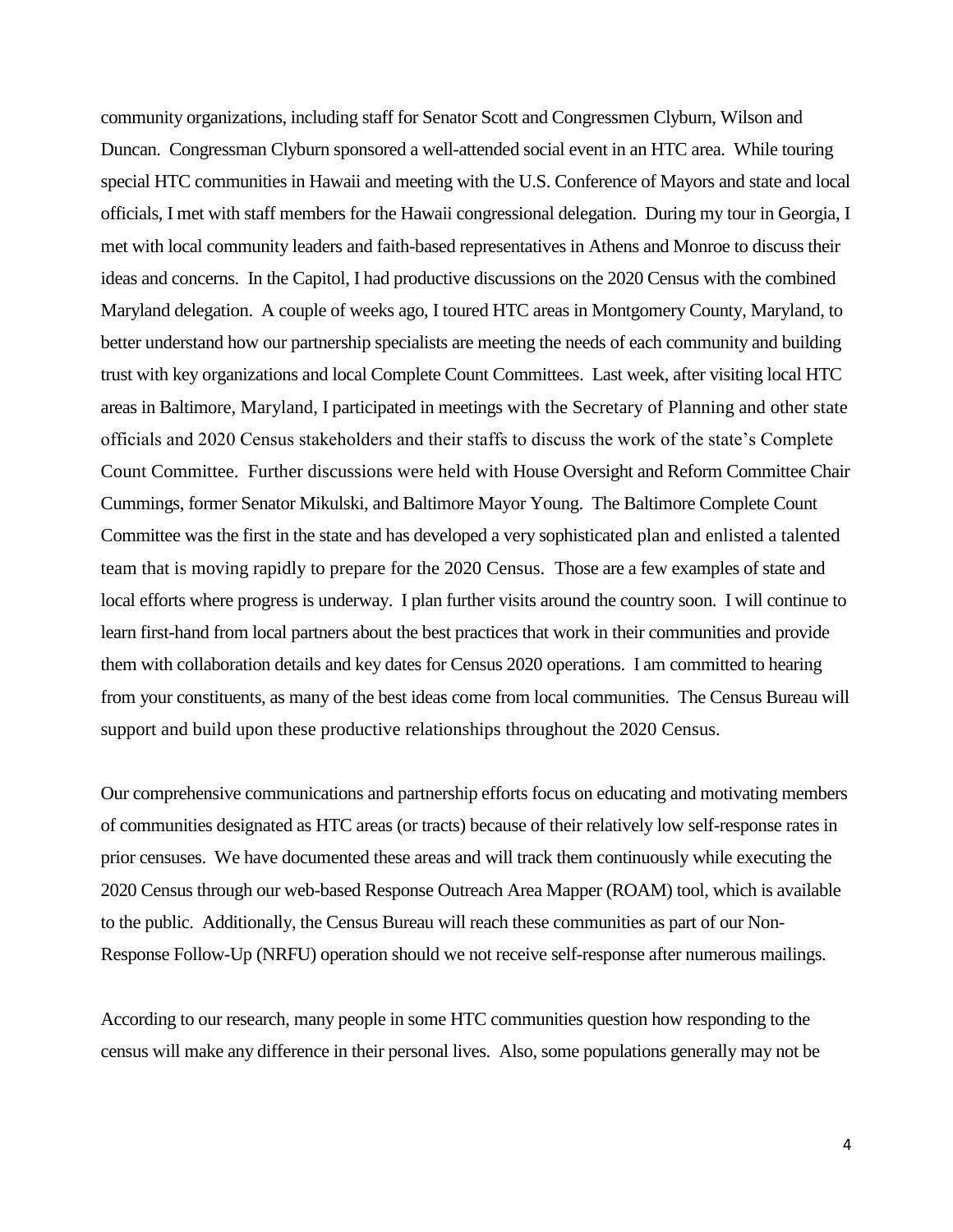aware of the scope and purpose of the census. Other households may be hard to count because they have concerns about data confidentiality and privacy in dealing with the government.

Our communications campaign is designed to address these concerns. Our advertising team is developing messaging to emphasize the safety of answering the 2020 Census and the tangible benefits for local communities. We will highlight that census data influence how hundreds of billions of dollars in spending at the federal, state, and local levels will be used. These data shape critical decisions made by the public, private, and not-for-profit sectors daily. For example, during a recent trip to Georgia, we heard from a community that intends to generate participation in the 2020 Census partly because they would like to have population data to make the case to attract a particularly large retail store. Besides government funding policies and practices, job creation and a better quality of life are factors driving grassroots efforts to ensure a complete count in the rural, suburban and urban communities.

We emphasize to all persons and groups that we do not share responses with anyone, including law enforcement. Our messaging will connect the participation in the census to local community needs (e.g., health, education, social services, infrastructure and economic development). Our efforts to motivate respondents to self-respond will continue throughout our operations. During our peak operations in 2020, we will be able to allocate resources to areas of greatest need by tracking self-responses in real time and identifying wherever self-response rates may be falling below targets. Below are some highlights of how we will reach selected hard-to-count populations.

# **Children**

The final report for the 1850 Census noted that undercounting children has been a concern since the very first census. We have made many improvements since 1850 and several improvements since 2010 to address past experiences in undercounting children, particularly children under the age of five. Our outreach efforts will emphasize the need for respondents to identify and include young children. Messaging about the importance of including all children living in a household will be woven into the communications campaign. The Census Bureau is partnering with national and local education and childcare-related organizations to use other avenues to reach families, teachers, and social service providers and others. We have improved the questionnaire to include more prompts about including young children.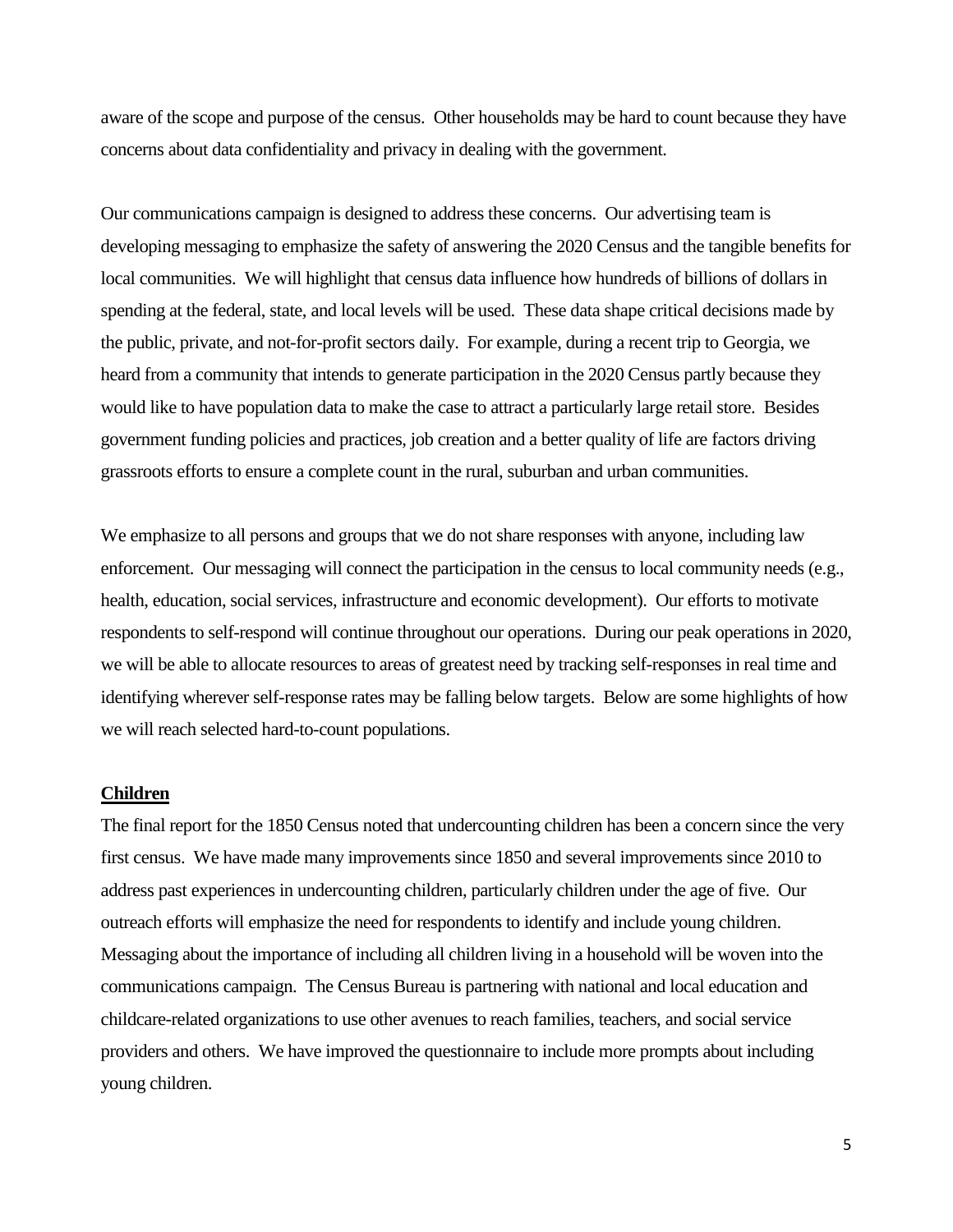Our improved and expanded efforts to reach hard-to-count populations reach far beyond our communications campaign. The efforts are embedded into how we conduct 2020 Census operations. For example, to ensure we count young children, we are training enumerators to ask specific and probing questions about the presence of children when conducting interviews. They will ask households to make sure that all children are included regardless of living arrangements, including foster children, children living with grandparents, and other living situations.

# **Persons in Rural Areas**

We have plans for rural and other hard-to-count areas that do not have adequate broadband access. Using data from the American Community Survey and the Federal Communications Commission, we identify these areas with lower Internet access, as well as areas with a large proportion of households that are not likely to use the Internet (such as the elderly). We will include a paper questionnaire in our first mailing for these specific areas. Every non-responding household will receive another paper questionnaire on the fourth mailing. The telephone option is also available. In areas without well-established mailing addresses linked to locations (PO boxes, rural routes, etc.), we will hand deliver questionnaires and make sure we know where to follow up if the households do not respond. Additionally, we verified in our 2018 test that our enumerators will be able to use their handheld devices in low connectivity areas, and simply "sync up" once they return to areas with connectivity.

# **American Indian and Alaska Native Populations**

The Census Bureau has conducted 17 tribal consultations with federal and state recognized tribal governments to discuss planning, operations, and communications for American Indian and Alaska Native communities for the 2020 Census. In addition, we will hire local enumerators who understand and represent these communities. We hired tribal partnership specialists earlier in the decade, compared to 2010, to work with tribal nations to appoint tribal liaisons, and to form tribal complete count committees.

### **People Experiencing Homelessness**

We also have specific operations to count persons experiencing homelessness. We work with shelters, soup kitchens, and other service organizations to count the people they serve, and we send enumerators to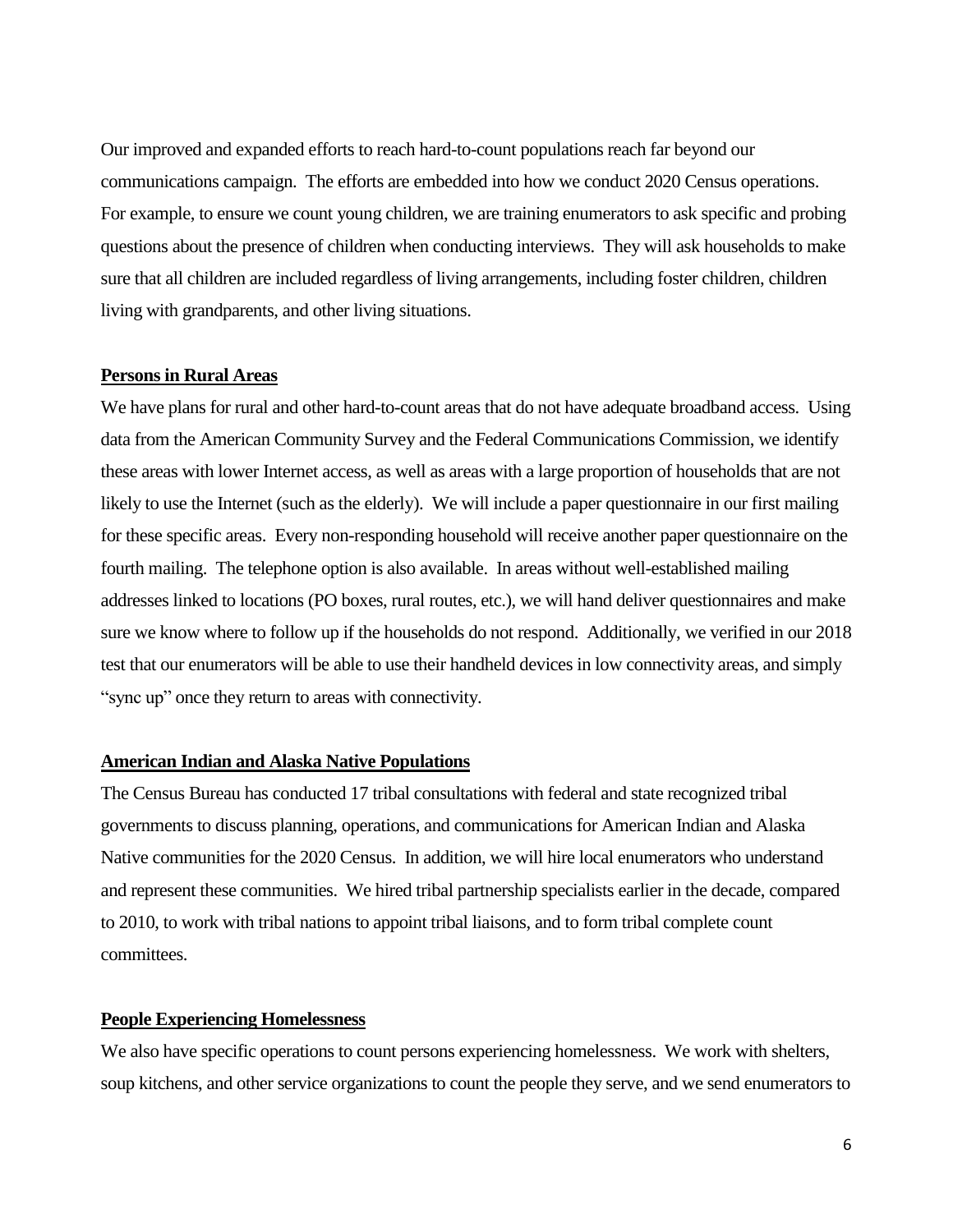outdoor areas where people may be staying. In Hawaii, I recently observed the challenges of counting transient persons living outdoors along shores.

#### **People Speaking Languages Other than English**

In 2020, we will have more language assistance than ever before for a census. People can respond on the internet and over the phone in English and 12 non-English languages, covering more than 99 percent of all households and 87 percent of limited-English-speaking households. This is an increase from the five languages offered for self-response in 2010. Language guides and additional support materials will be provided in a total of 59 languages. Bilingual, Spanish-English paper materials will be mailed to areas with large numbers of Spanish-speaking households. The advertising, partnership, and promotional materials will be available in English and 12 non-English languages at a minimum. Finally, enumerators are trained in obtaining assistance as needed for those very small populations who only speak a very rare language (i.e., a language that is used in about 1,000 residences or less nationally).

### **People Affected by Natural Disasters**

Unfortunately, our nation has experienced several recent natural disasters. In areas affected by natural disasters, the Census Bureau converts its enumeration operations to "Update Leave," where Census Bureau employees deliver questionnaire packages by hand. We are doing this for all of Puerto Rico; hurricane-impacted areas in Northwest Florida (such as Mexico Beach); and Paradise, California, where many housing units were destroyed by fire. This procedure enables residents to respond to the 2020 Census in any of our three modes, by internet self-response, phone, or mail. We update address locations and information and, for those who do not respond, follow up to collect data in our Non-Response Follow-Up Operation. If there are other natural disasters between now and Census Day, we will adapt our plans to facilitate a complete and accurate count in the affected places.

We are aware that some individuals who do not have a usual home elsewhere may be living in transitory locations such as hotels, motels, and temporary areas with FEMA trailers. In these cases, the 2020 Census will implement the Enumeration at Transitory Locations operation specially designed to count transitory populations.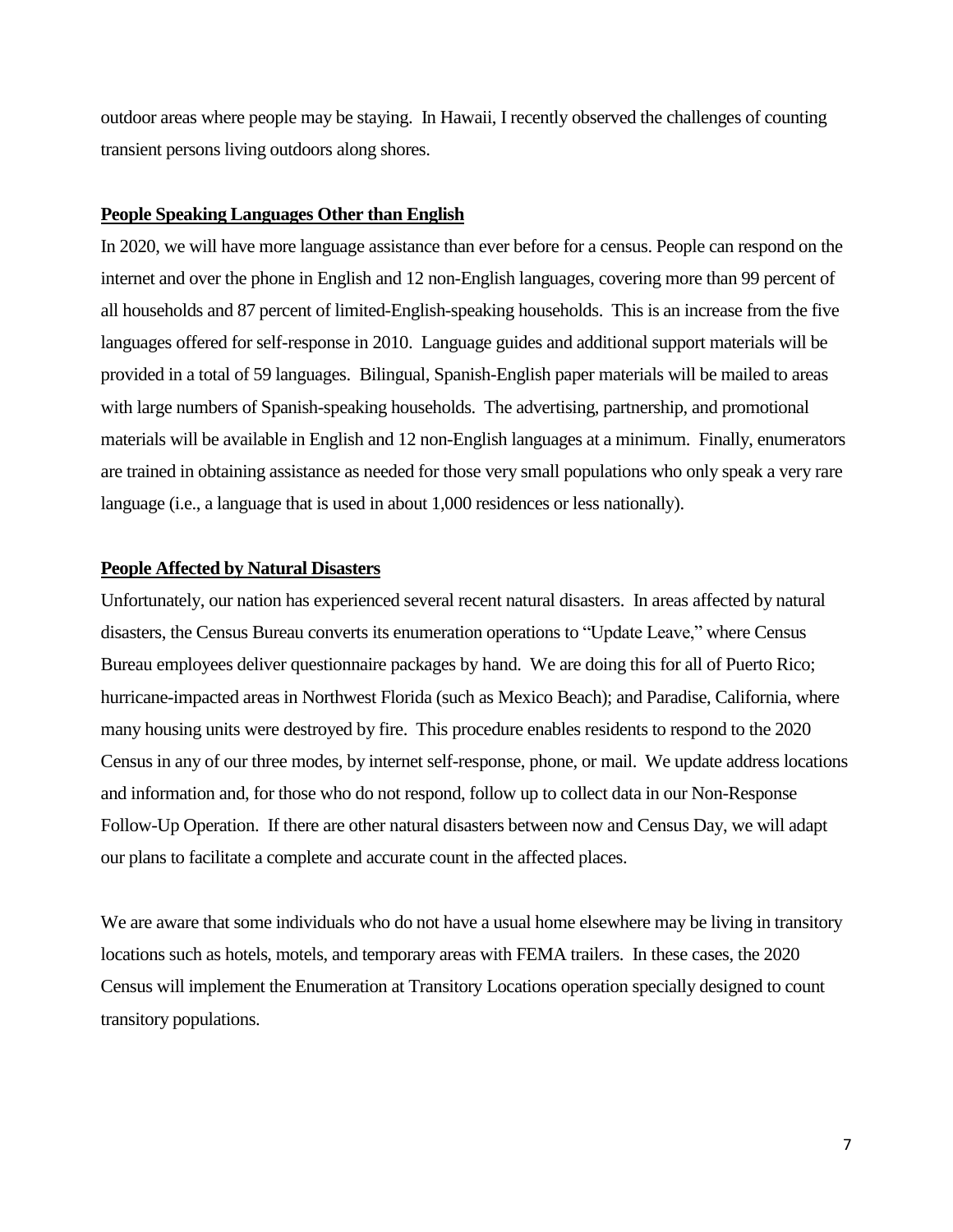There are many more populations that are hard-to-count. The ones mentioned describe some of the operations we will undertake to reach them. We would be happy to return and brief you or your staff on any other populations of interest.

#### **Protecting Confidentiality**

As much as we are passionately committed to counting every person living in America, we are equally committed to protecting the confidentiality of their individual responses. Confidentiality is a core part of the Census Bureau's culture, and we reinforce privacy safeguards across all statistical programs and activities. Title 13 of the U.S. Code provides the strongest protections. The law requires responses to Census Bureau surveys and censuses to be kept confidential and used only for statistical purposes, and we will be clearly communicating our commitment to protecting confidentiality as part of our media campaign. The same protections apply whether the data are sourced directly from surveys or obtained from other agencies.All staff working at the Census Bureau, whether they regularly work with confidential information or not, take a lifetime oath to protect the privacy and confidentiality of respondent information. Unlawful disclosure is a federal crime punishable by a \$250,000 fine, five years in prison, or both. We do NOT share confidential, personally identifiable information with any other agency, including law enforcement at any level, the Department of Homeland Security, or anyone else. The Census Bureau uses all responses and any data sets obtained from other agencies only to produce anonymous statistics.

We take every precaution to keep individual responses confidential, and we are adopting cuttingedge technologies and methodologies to protect the 2020 Census data. The Census Bureau is modernizing its disclosure avoidance methods considered by experts to be the gold standard for modern privacy protection in computer science and cryptography. We are using the best available technologies and methods to protect the privacy and confidentiality of every respondent. Data from the 2020 Census will be protected to prevent disclosure and retain the trust of the American people.

# **Cybersecurity**

The American public must trust that we will protect the data they provide. We have designed our cybersecurity program to protect our networks and systems, ensuring they remain resilient in the face of persistent and evolving cyber threats. A key feature of the security is encryption of data at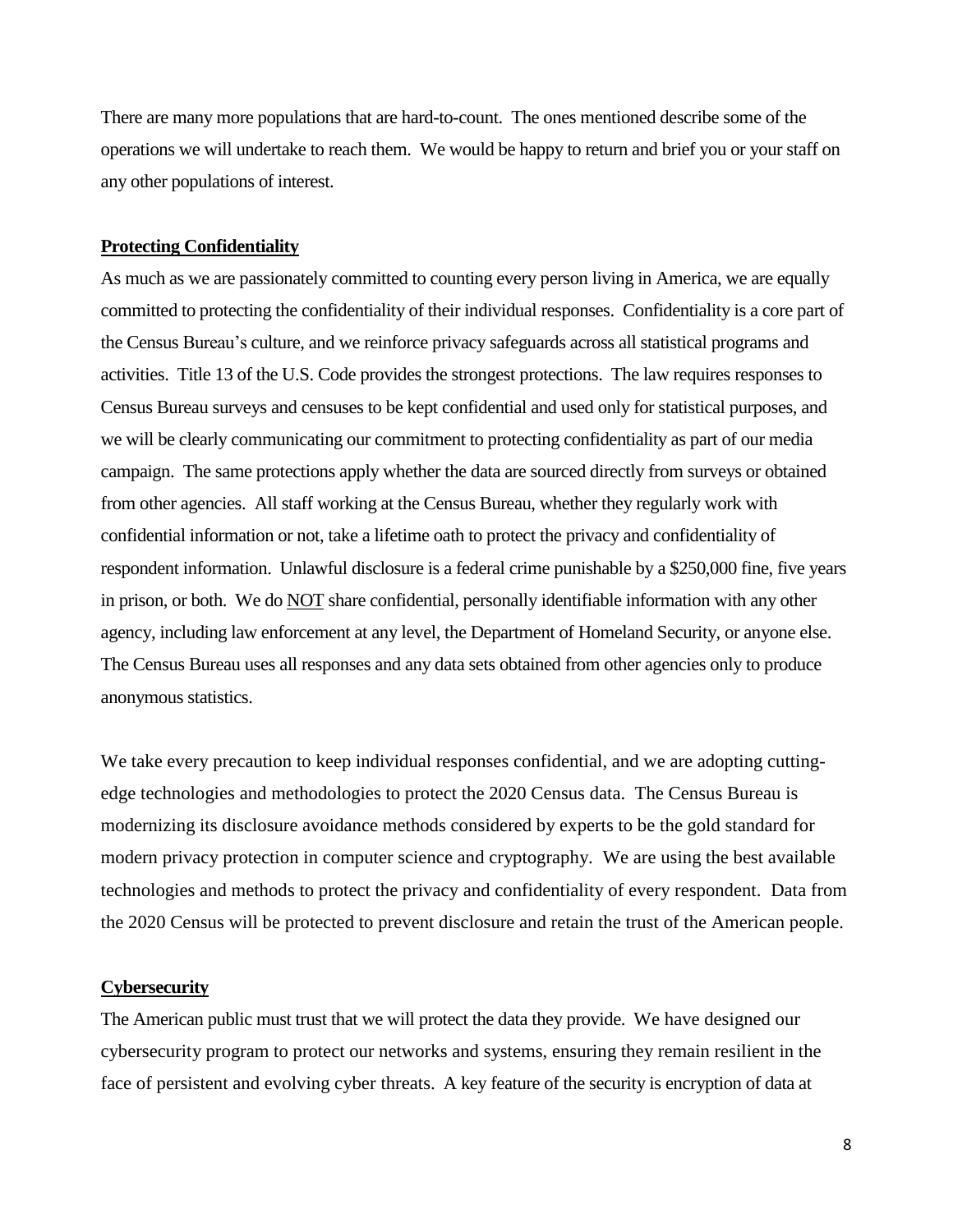every stage—in transit over the internet, at rest within our systems, and on the enumeration devices. Also, enumeration devices are secured with multiple credentials, and if a device is lost, it will be remotely disabled and have all its contents wiped.

Our cybersecurity program is designed to adapt and respond to a changing threat landscape. We incorporate protections in our technology, have processes to continuously monitor systems, and have a team ready to respond immediately to any potential threat.

The Census Bureau works with the Department of Homeland Security, the federal intelligence community, and industry experts to share threat intelligence, giving us the most visibility possible to enable immediate action to protect data. With this cooperation, we identify threats early so that we may proactively respond and improve security.

Our developers and security engineers work together to integrate security into systems design and development. Our systems are independently assessed for cybersecurity before deployment, and ongoing testing of cybersecurity capabilities is conducted throughout the time systems are operational.

Security staff monitor our systems for cybersecurity vulnerabilities with industry-leading tools. We continuously test for more than 100,000 known vulnerabilities, with thousands of new potential vulnerabilities added to the list as on a regular basis. If a vulnerability is identified, or security enhancement required, the security team will act quickly to ensure the most effective security posture.

In the case of an incident, our team will respond immediately to any perceived threat, determine the cause of the threat, and minimize the potential impact to our data and systems. We monitor for web traffic across our systems and are able to take immediate action to detect and contain unusual activity. The systems are designed to contain threats, maintain performance, and to be resilient ensuring respondents are able to continuously respond safely to the census.

# **Systems Readiness**

Our progress with system security is enhanced by our progress with systems readiness. In the 2018 Endto-End Census Test, our systems worked well and integrated effectively, and we are continuing to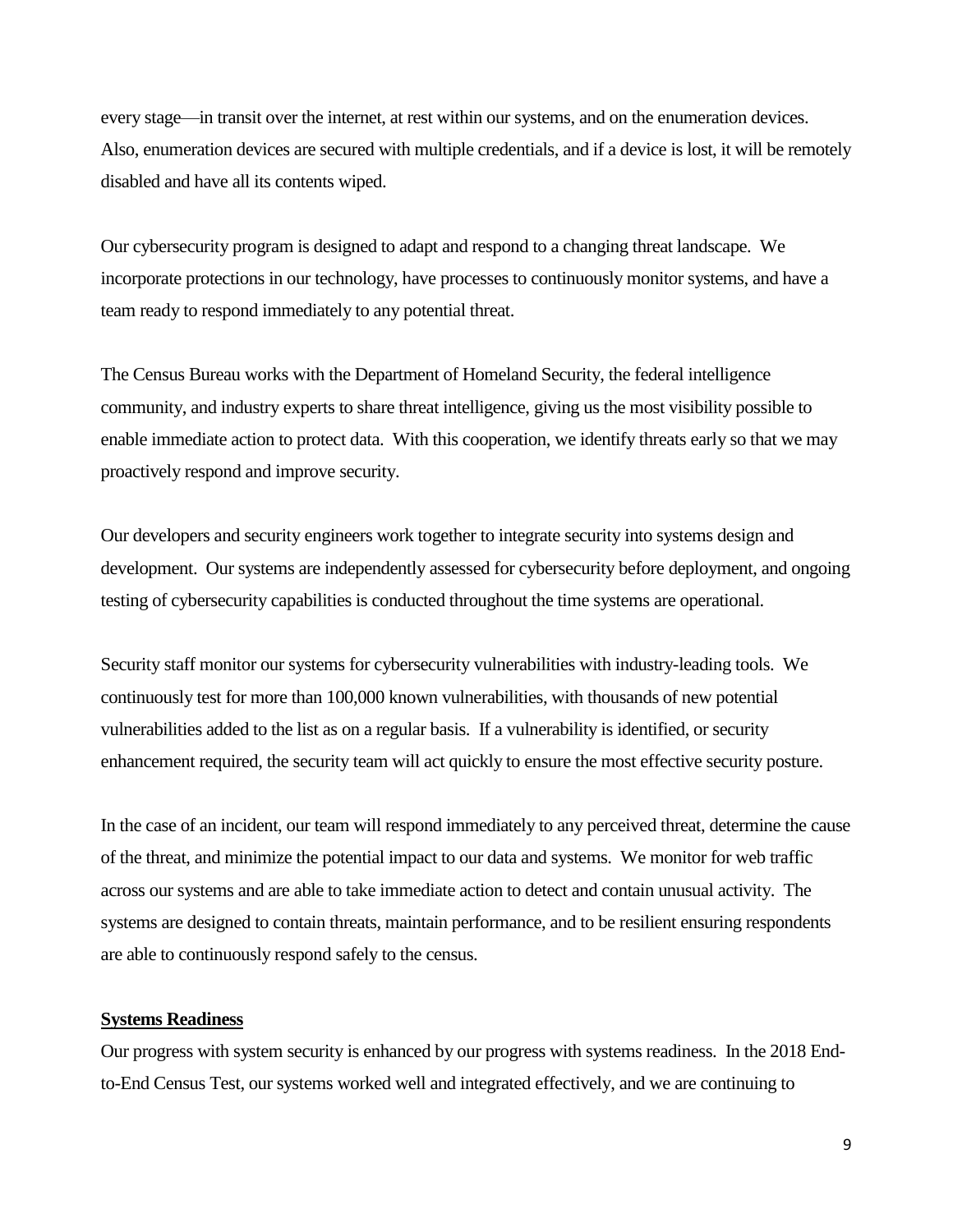prepare all 52 systems necessary for the 35 operations by performing robust testing for security, functionality, and scalability. Along with the successful deployment in the 2018 End-to-End Census Test, we have successfully tested the internet self-response system to handle well beyond current projections of concurrent respondents expected at any given time, and we can quickly scale up even further to prevent delays for respondents, as needed.

# **Address Canvassing**

Address Canvassing, our first major field operation that puts the finishing touches on the Master Address File, begins in August 2019, and will continue through October. Approximately 40,000 staff around the nation will verify around 35 percent of our address file. Our in-field canvassing activities are designed to discover housing units whose status could not be clearly determined from in-office work. The remaining addresses have been verified over the decade with an in-office review of satellite imagery, data from the US Postal Service, and other sources. We have also received substantial, and much appreciated, input from tribal, state, and local governments in the Local Update of Census Addresses (LUCA) program. Submissions to LUCA covered 95.7 percent of the population and 95.5 percent of the housing units, surpassing participation from 2010. All these updates together will give us the most accurate and complete address list and maps ever for a census.

# **Hiring Temporary Staff**

Recruiting for 2020 jobs is going very well. Currently we have attracted more than 500,000 applicants for early operations, and we only needed 200,000 applicants at this juncture. Of these applicants on file, 20 percent are bilingual, representing more than 300 languages and dialects, and half of those are bilingual in Spanish and English.

In October, we begin recruiting for peak operations. Next spring, we will hire approximately 500,000 temporary census workers to conduct nonresponse follow-up and other field operations critical to the success of 2020. We hope to attract more than two million applicants to ensure we can hire the staff we need. Hourly pay rates run from \$13.50 to \$30 per hour, and people can easily apply online at 2020census.gov/jobs. We will have nearly 5,000 recruiting assistants promoting these jobs locally throughout the nation, and we will begin paid recruitment advertising as early as October to help us reach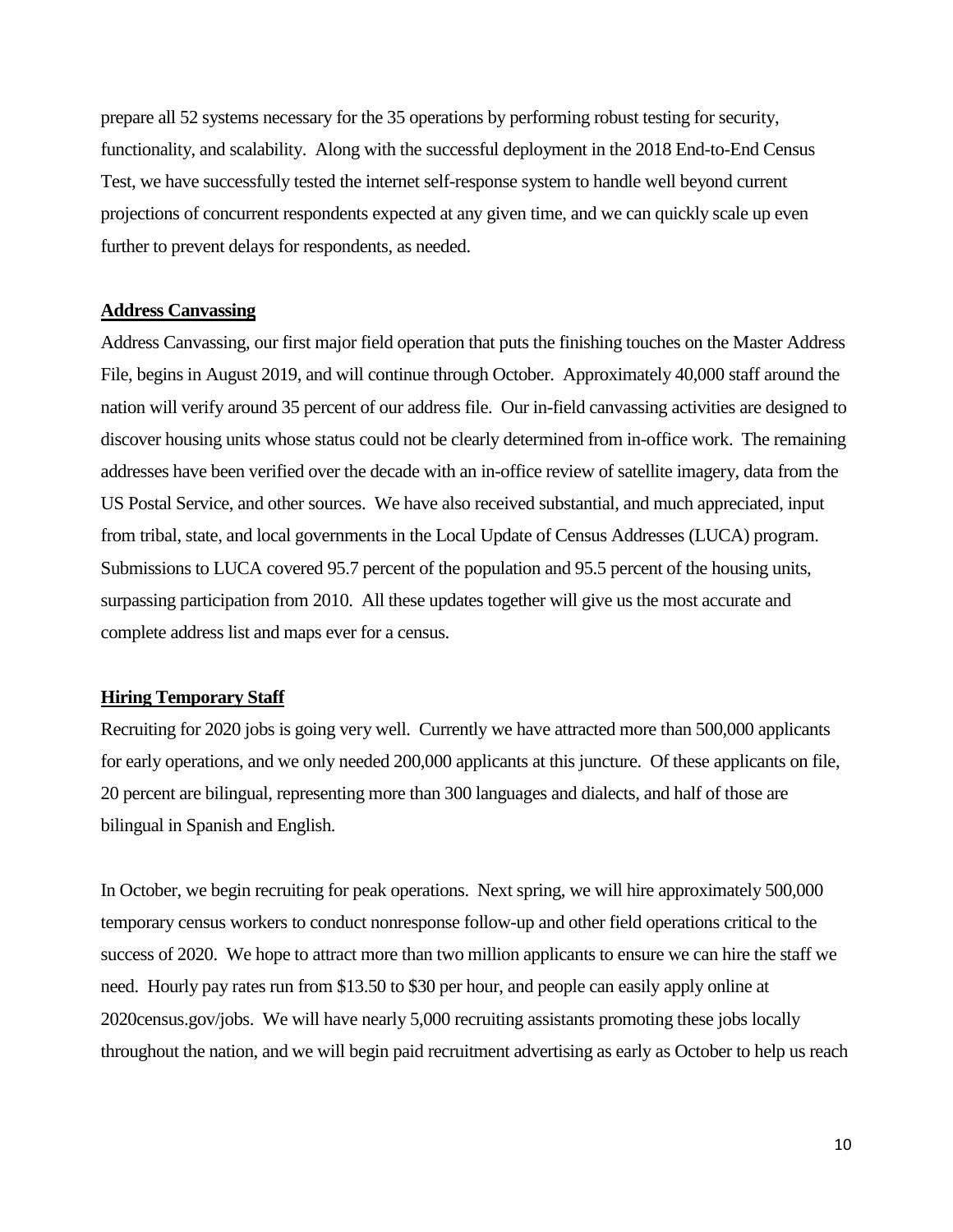our recruiting goals. Enumerators are hired to work in their own neighborhoods and are trained to be respectful while conducting interviews.

We take the personal safety of our employees and the public very seriously. We incorporate safety into training for all Census Bureau field staff. When employees are working, safety is paramount. If they are in doubt about their own personal safety, we advise them to exit the situation and contact their supervisor. We are working with safety officials in the Department of Commerce and other stakeholders to enhance our safety posture. It is vital to promote awareness of census activities at all levels within communities to protect our employees and to reassure residents regarding our presence, which can encourage participation and cooperation. We will have messaging and will make information and materials available to help the public identify our employees. If there is violence against a Census Bureau employee, we will take aggressive action and refer cases quickly to the appropriate law enforcement agencies.

### **2020 Communications Campaign**

Motivating households to respond directly to the census themselves is one of the most important things we can do. Self-response saves money and resources and provides better data.

The 2020 Census will benefit from the most robust public communications and partnership campaign in the history of the decennial census. All told, our outreach efforts are designed to reach into every community in the country through paid advertising, public service announcements (PSAs), partnership materials, our innovative Statistics in Schools program, special events and more. Also, materials from our innovative Statistics in Schools program will be distributed throughout the country at the start of the coming school year.

We developed our integrated outreach campaign based on an extensive communications research effort. The Census Barriers, Attitudes and Motivators Study (CBAMS) survey, with a sample size of 50,000 and 42 focus groups, examined communication challenges, and the motivators that could overcome them. More research, including surveys, focus groups, and community representative interviews have helped the 2020 Census refine its messaging, and have guided the development of advertisement and campaign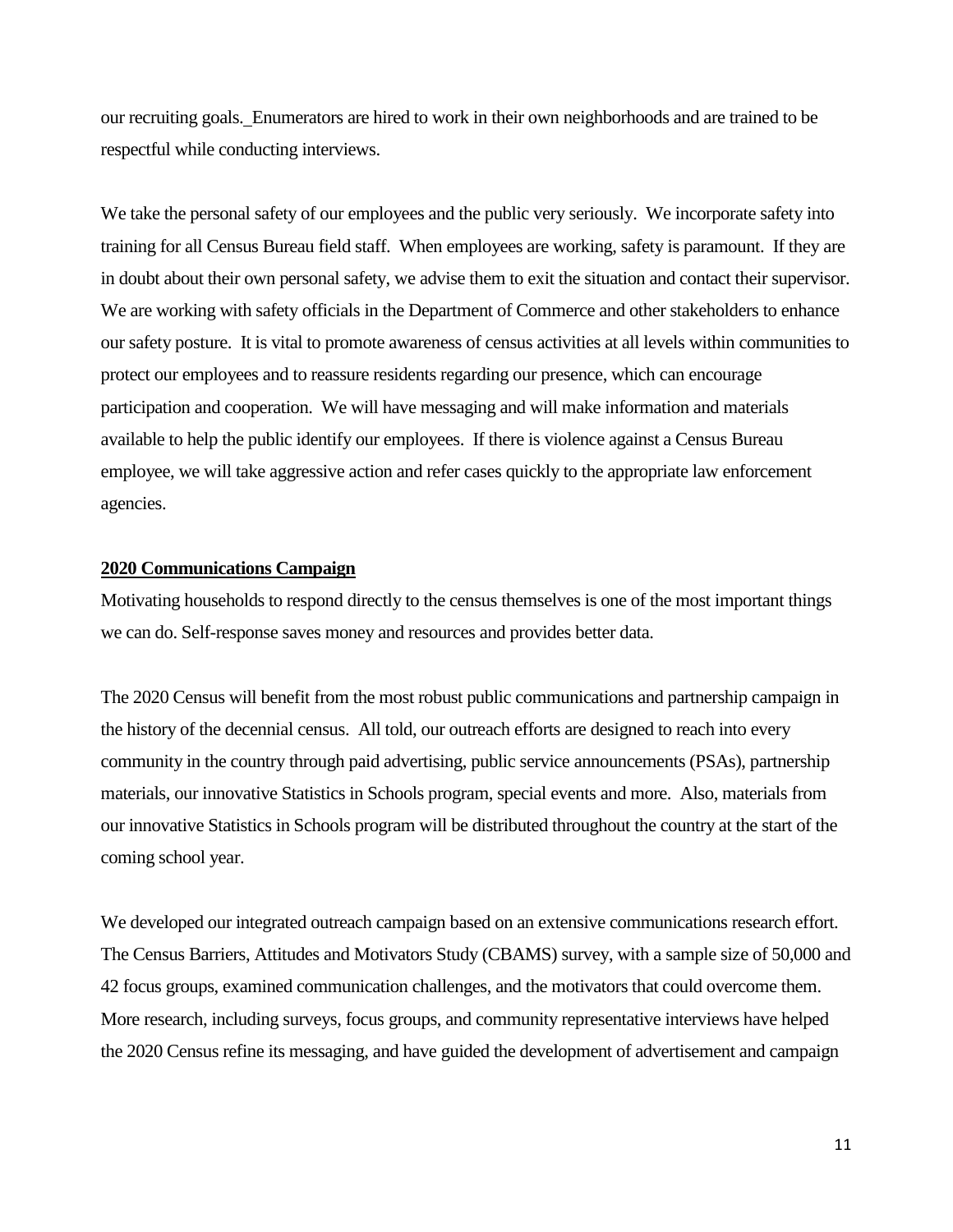materials. The research underlying the 2020 Census communications campaign is far beyond the norm for industry.

The theme of our campaign, "Shape Your Future. Start Here" has tested very well across all audiences. By communicating the importance of participating in the 2020 Census to local communities, we hope to overcome many barriers that inhibit participation.

We are currently negotiating our national advertising buys. Our media planning at the local level also is well underway. We will spend most of our media campaign dollars at the local level, allowing us to target many different populations and communities, including those in rural areas. The 2020 Census campaign will be seen and heard across every media channel imaginable—from TV, to radio, to bus stations in cities, on billboards along country roads, and through social media platforms. We conducted a wide-open and fair process to receive bids from media companies. We will have media running in Puerto Rico and every designated market area across the country.

Today, we are in the early awareness and education phase of our campaign. We are recruiting partners, national, state, and local. Starting in January, you will begin to see and hear our advertisements, as we commence the "awareness" phase of our campaign. We want everyone to know that the 2020 Census is coming**,** and that all information will be kept confidential.

Materials for partners to use are available online at 2020census.gov/partners and will be added on a flow basis.

There are some exciting updates for the fall:

• On September 17, 2019, Constitution Day, we will host a great national media event in Philadelphia, Pennsylvania, celebrating the importance of the decennial census as one of the foundations of our democracy. We will host additional national media events, even this fall, drawing attention to the 2020 Census and taking advantage of the mounting excitement in the country.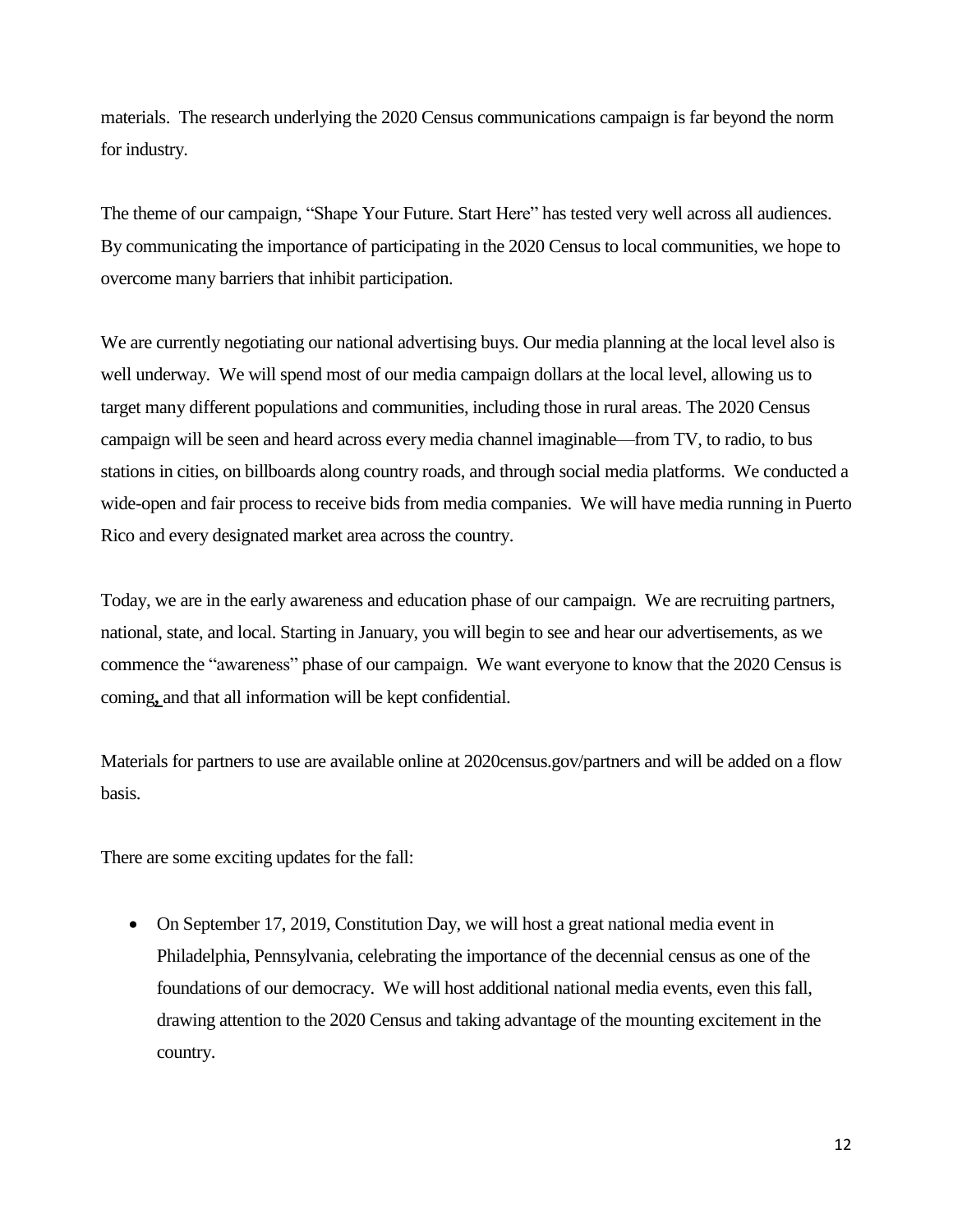- In October 2019, we will launch out peak recruitment efforts. A part of this effort will be targeted advertising in areas where we have the greatest need for additional applicants.
- By December 2019, when we are finished with out media buying, we expect to be able to provide granular information about the reach of our national and local media buy, including marketspecific information on audience reach by channel.

In January 2020, we will celebrate the official kickoff of our enumeration efforts in Tooksook Bay, Alaska. Just after that, we will launch our nationwide paid media campaign. Americans will be educated about what they can do to self-respond to the census and why it is so important.

In March 2020, we will begin inviting households to respond to the 2020 Census through a national mailing and hand delivery in parts of the country impacted by natural disasters or other special circumstances. We will activate our online instrument at the time and begin accepting responses by phone. At that point, our media campaign will be focused on motivating people to respond to the 2020 Census and directing them how to do it.

Note that every household will receive a full paper form to respond to the 2020 Census if they have not already responded. Some will receive it in their first mailing, based on areas with low internet access or populations such as the elderly who may not be inclined to respond online. Initial mailings will notify residents in a dozen languages how to obtain further assistance if needed.

In May 2020, we will continue to invite response to the 2020 Census, also reminding Americans that we will begin our Non-Response Follow-Up operation. Our campaign will make sure the public knows that enumerators will soon greet them at their doors if they have not responded.

An important effort in our campaign will be countering misinformation and disinformation efforts. Since the 2010 Census, the digital marketing tools available for outreach and targeted communications make it easier to engage different population segments. However, those same tools can be used in misinformation and disinformation campaigns to negatively impact response and participation. Given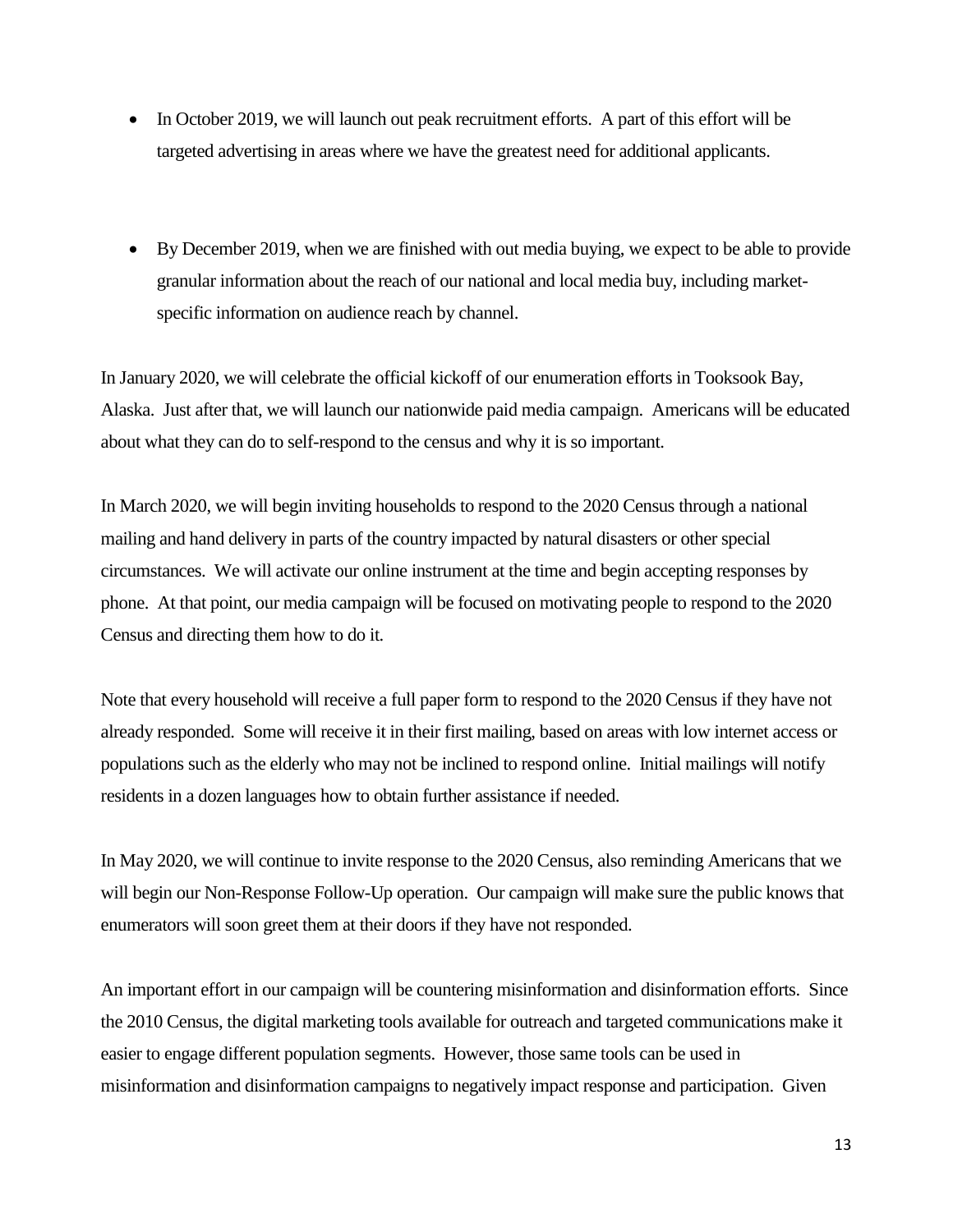how quickly information spreads today, the Census Bureau has been working to keep up to date on these trends through proactive partnerships and ongoing work with tech companies such as Microsoft, Facebook, Twitter and Google. In those engagements, we focus on understanding lessons they have learned from other civic outreach projects and how they might be able to assist in minimizing misinformation and disinformation campaigns during the 2020 Census. We will aggressively monitor the internet, continue our ongoing work with our communications contractor. To address any misinformation and disinformation campaigns, we will act quickly by isolating, fact-checking, and countering misinformation, in conjunction with our partners, and dynamically optimizing our campaign messaging to ensure we are filling all media channels with accurate, positive information promoting the importance and safety of filling out the 2020 Census.

# **National and Local Partnerships**

Partnership is a critical part of our outreach campaign. We are aggressively recruiting partners to be trusted voices in local communities and at the national level to motivate people to respond. We have hired more than 1,500 partnership specialists at the local level, compared to 800 in 2010. They are working to establish an estimated 300,000 volunteer partnerships at the local and regional levels, focusing on diverse racial, ethnic, religious, and other communities. Among the states, we have near complete participation in our program to form state complete count committees, which has been a major focus for the 2020 Census, building on lessons learned about their effectiveness in 2010.

We also got an earlier start on our National Partnership Program, securing more than 275 national partners and allies to date. Key national partners include the AARP, the American Library Association, the Boys and Girls Clubs of America, the Annie E. Casey Foundation, Partnership for America's Children, the National Association of Latino Elected Officials, the National Urban League, the National Black Chamber of Commerce, Volunteers of America, and more.

# **Budget Certainty**

Regarding Census 2020 funding, we are confident the appropriations from Congress to date and the budget request for Fiscal Year 2020, if fully funded, will provide the funding necessary for success. The FY 2020 budget request included \$6.3 billion for the 2020 Census and is in line with the overall operational cost estimate. The timing of funding is key to maintaining our schedule as we move into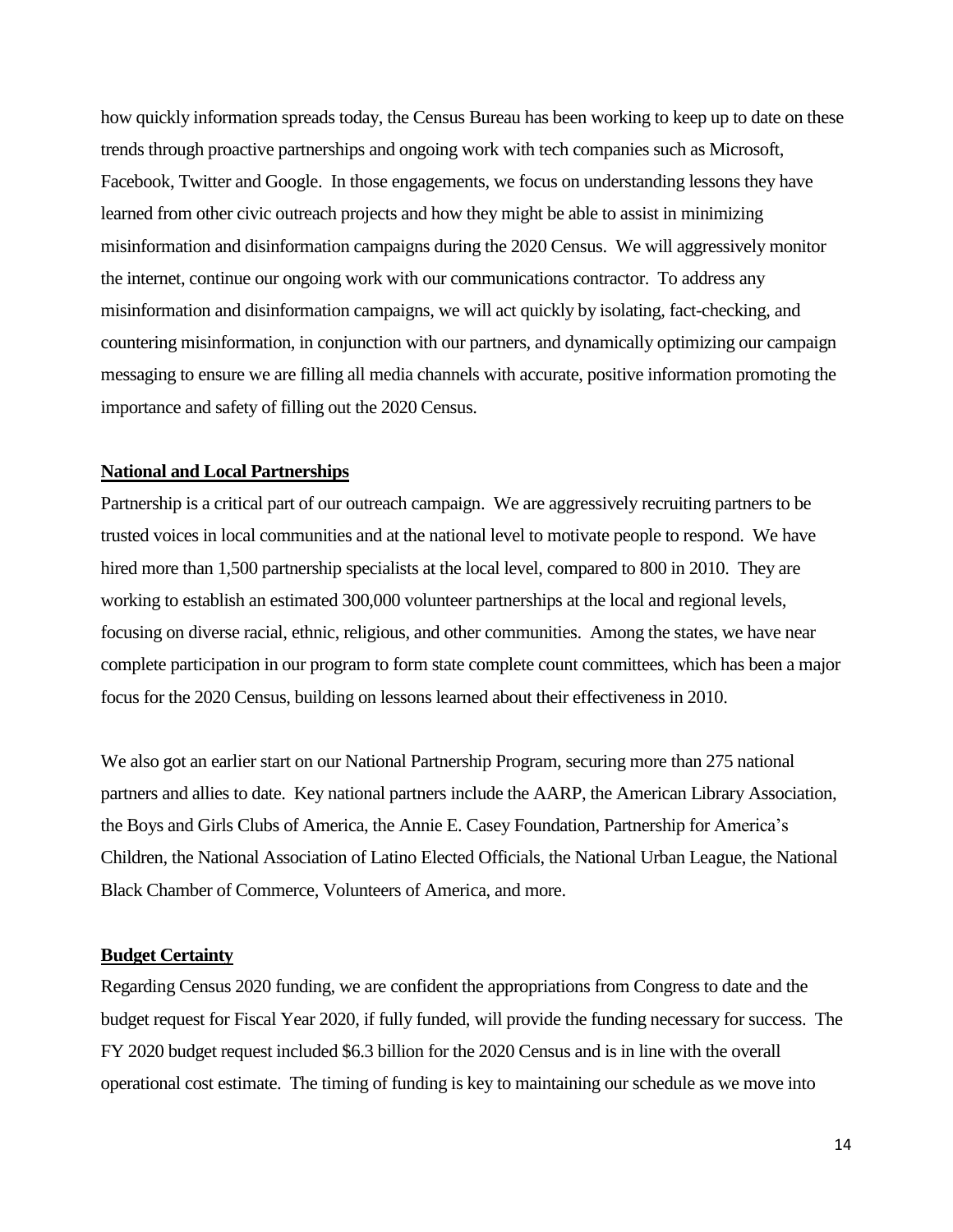FY 2020. To remain on schedule, we must have certainty regarding the FY 2020 appropriations at the beginning of the fiscal year. In response to a congressional appropriations request, the Census Bureau submitted a proposal to establish mobile response units—in essence mobile Questionnaire Assistance Centers—where Census Bureau employees would assist individual respondents in hard to count areas fill out their census response online. If funded, we anticipate that this operation could provide key support with enumerating the hard to count population.

#### **Cooperation with the Government Accountability Office (GAO)**

The Census Bureau has worked closely with GAO throughout the decade, and their contributions have supported our preparations for the 2020 Census. Earlier this year, I met with Comptroller General Eugene Dodaro and his key staff to discuss our placement on the High-Risk list, which recognizes the scope, complexity, and importance of the 2020 Census. We talked through the Census Bureau's commitment to GAO's key components of a healthy program, and the improvements we have made in areas of vulnerability cited by GAO in their audit: *Lifecycle Cost Estimation, Operational Innovation, and Cyber Security/Systems Readiness*.

On Friday, GAO released a new report with a report noting our significant progress on opening offices and providing a new recommendation for better evaluation of our field-training program. The report notes that as of June, we had one office without a lease. Since then, we have obtained leases for all 248 of our Area Census Offices and are on track to open each office on time for the 2020 Census. On training, GAO notes we have generally followed best practices on training, and we agree with their recommendation to improve goals and performance measures to best evaluate our training.

While work remains ongoing, we have closed 75 of the 107 recommendations made by GAO throughout the decade, and action plans are in place for most of the rest. We are managing risks effectively consistent with GAO's published guidance. Our work with GAO will help ensure a successful 2020 Census, and we want to continue our strong and constructive relationship.

#### **Closing**

I want to close with our main message: the census is EASY, SAFE, and IMPORTANT.